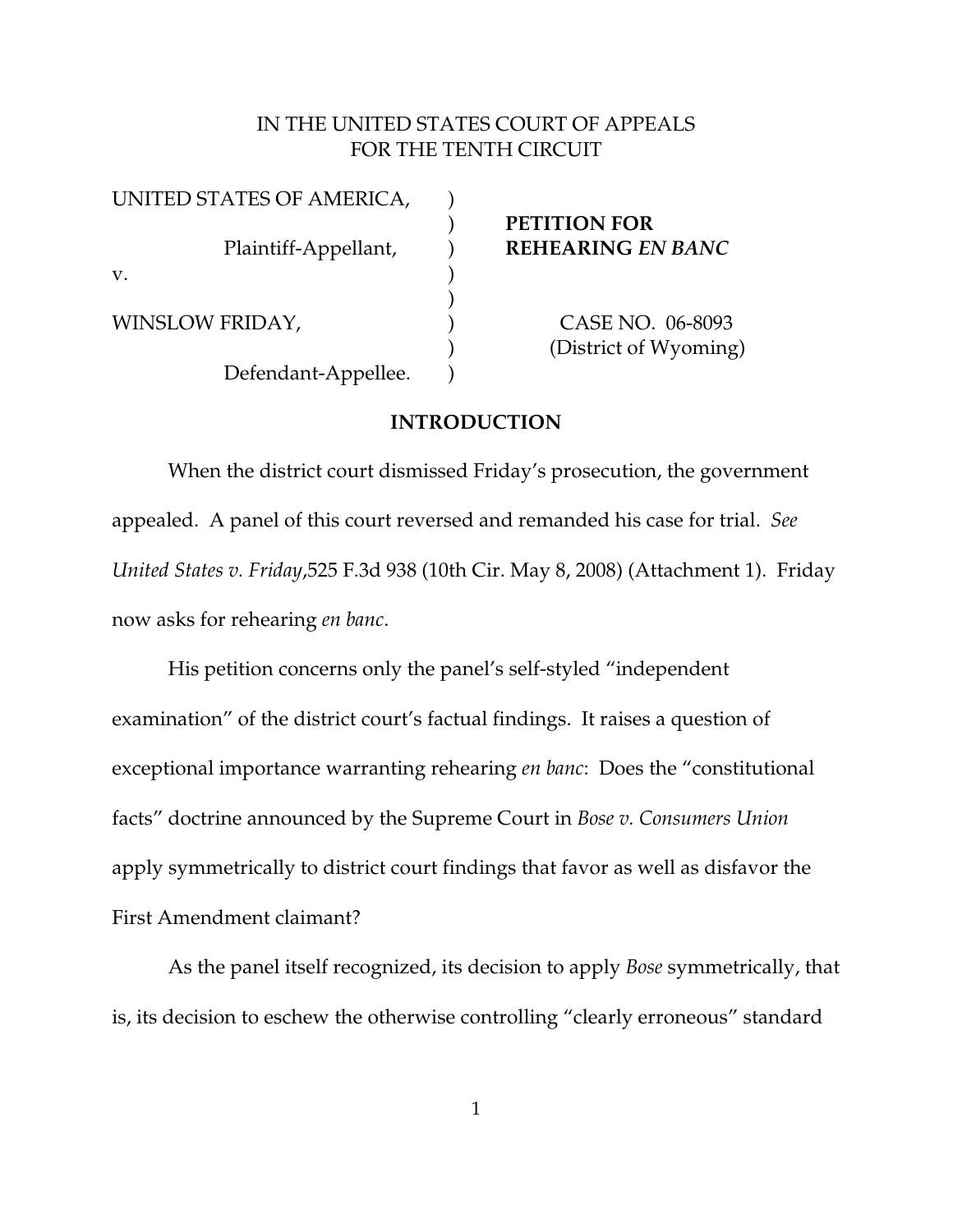of review and instead independently examine findings protective of the First Amendment, puts the Tenth Circuit squarely at odds with several other circuits. Citing two previous decisions from this court, discussed below, the panel apparently felt bound to reach the "symmetric" result, but it noted that those earlier decisions neither discussed the controversy nor explained their reasoning.

The courts on the opposite side of the question, the Fourth, Seventh, and Ninth Circuits, refuse to apply the constitutional facts doctrine beyond the manner in which it was deployed in *Bose*. They apply the clearly erroneous standard to findings protective of the First Amendment, while giving *de novo* review to findings restrictive of the First Amendment. In addition to fostering a disagreement among the federal circuits, the symmetric application of *Bose* also divides the state courts, as well as academic commentators.

## **FACTUAL BACKGROUND**

Winslow Friday is an enrolled member of the Northern Arapaho Indian Tribe. For centuries, and through long periods of suppression by the United States government, members of his tribe have performed an annual religious ceremony called the Sun Dance. The 7-day ceremony, which takes place within an open-air "offering lodge," requires the sacrifice of a single live eagle. The bird is a gift from the Creator, according to Arapaho belief.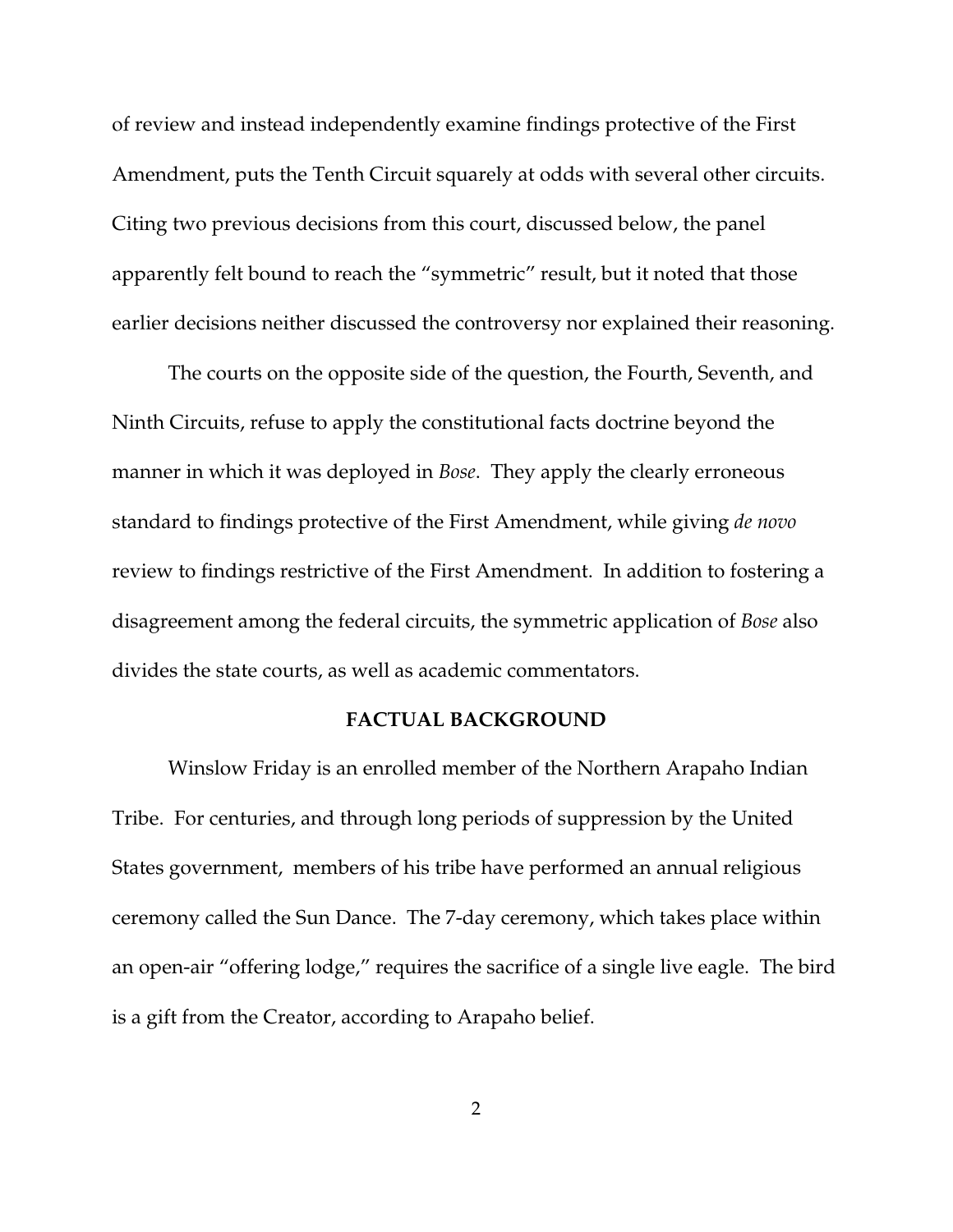The Sun Dance unfolds around a group of men who alternate between periods of fasting and dancing. When dancing, they are tethered to a large pole placed at the center of the lodge, on top of which is mounted the eagle's tail fan. Festooned with the bird's feathers, the dancers chant and blow whistles made from the hollow bones that support its long wings, wings that carry the prayers of the Northern Arapaho to the Creator.

Each year a sponsor of the Sun Dance is selected. It is the duty of the sponsor to erect the offering lodge and obtain the eagle necessary for the ceremony. The Friday family sponsored the 2005 Sun Dance. As the ceremony approached, no eagle had been secured. One day in March, Winslow spotted a bald eagle perched on a tree near his home on the Wind River Reservation, in Wyoming. It was the eagle given to his family by the Creator. He shot and killed the bird, and later danced at the ceremony, beneath the Creator's gift.

The government prosecuted Friday under the Bald and Golden Eagle Protection Act, which criminalizes the "taking" of eagles, subject to a handful of exceptions that permit the taking. *See* 16 U.S.C. § 668(a). One of those exceptions is authorized by something known as a fatal-take permit, issued by the Fish and Wildlife Service to enrolled tribal members for a "bona fide" religious use. *See* 50 C.F.R. 22.22(c). Friday did not apply for a fatal-take permit.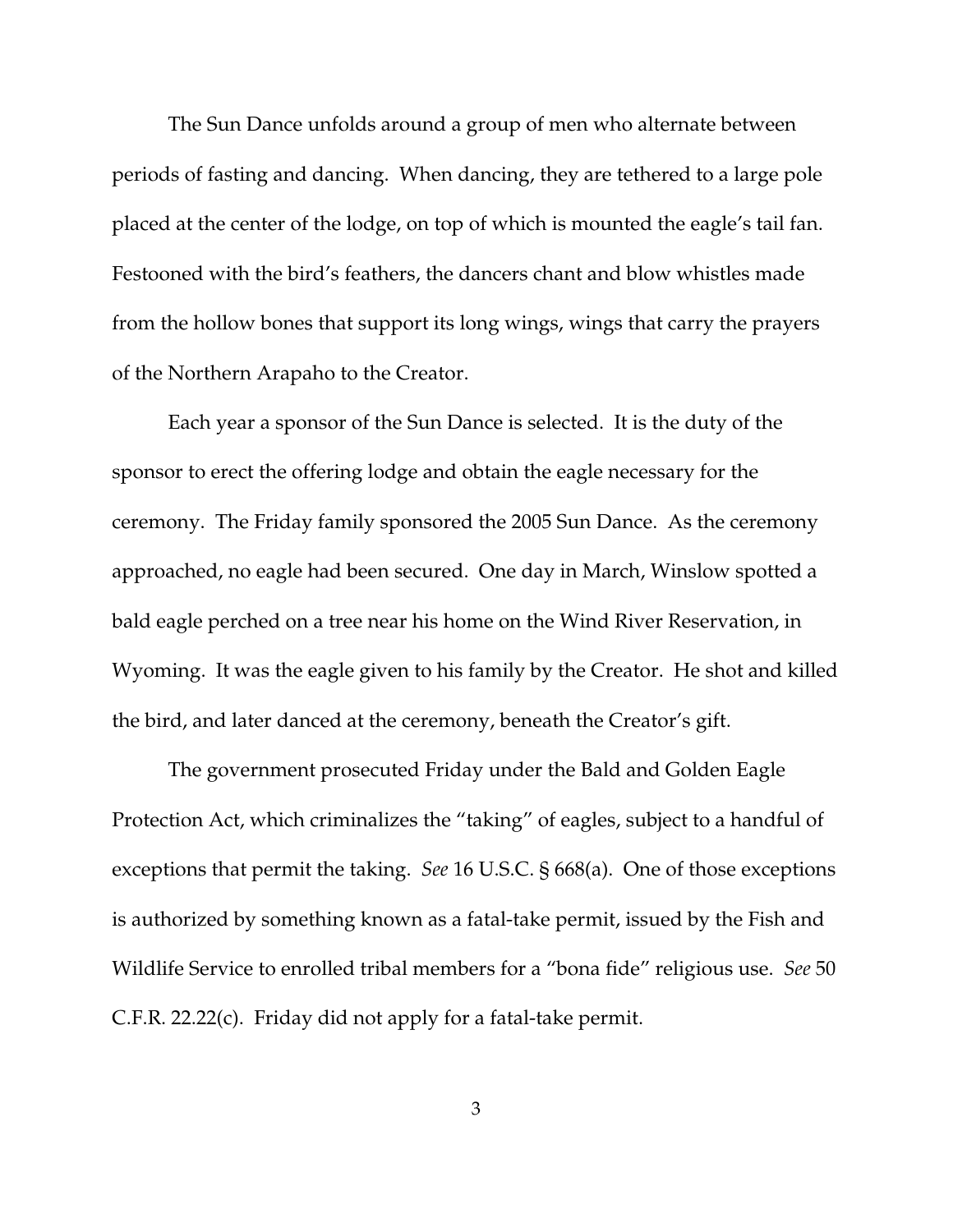Friday moved to dismiss the case under the Religious Freedom Restoration Act, 42 U.S.C. § 2000bb *et sec*., arguing that enforcement of the Eagle Act impermissibly burdened his religion. He further argued that the supposed availability of the fatal-take permit constituted little or no accommodation to his religious practice, because the government operated what amounted to a secret permit program.

## **EVIDENCE PRESENTED AT THE HEARING**

Judge Downes held a 3-day evidentiary hearing, at which Friday and five tribal elders testified. They all said they had never heard of the fatal-take permit. Six more witnesses testified on behalf of the government, from whose testimony emerged several facts salient to Friday's secret-permit argument:

1. Under cross-examination, a local game warden from the Fish and Wildlife Service testified, "Currently there's no provision for Native Americans to obtain a permit to kill eagles." (On re-direct, the prosecutor coaxed him into recalling the existence of the permit program.)

2. The chief raptor biologist for the Fish and Wildlife Service conceded that his agency does not train or advise its field-level employees about the permit. Referring to his own agency, he did not dispute that "potentially" there could "be folks out there that were unfamiliar with [the permit program]."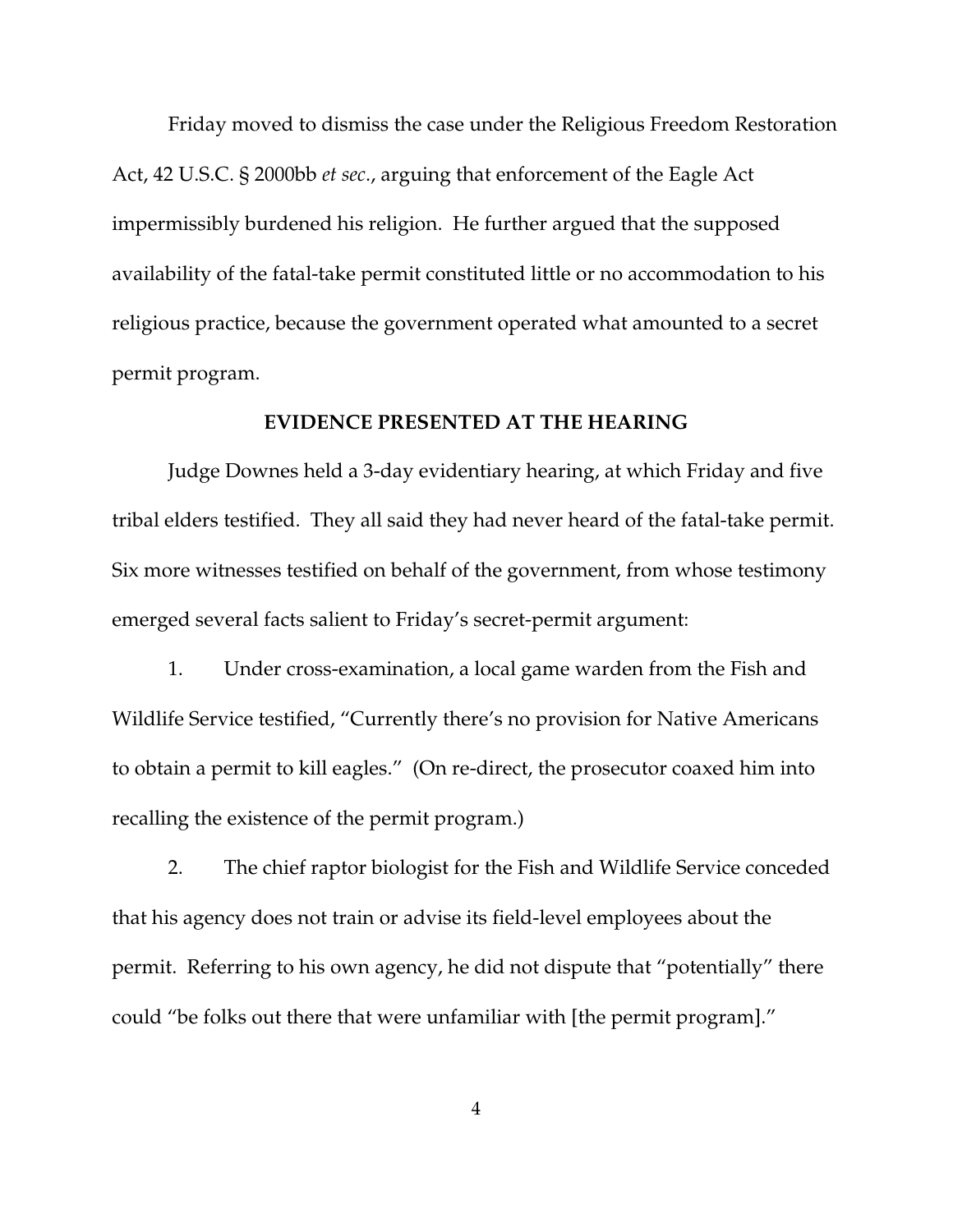3. The "FAQ" (Frequently Asked Questions) portion of the Fish and Wildlife Web site titled "How can I obtain eagle feathers or parts?" said not a word about the existence of the fatal-take permitting process. Instead, it linked directly to the Web site of a government-created warehouse north of Denver, Colorado, called the National Eagle Repository. The Repository collects eagle carcasses from throughout the country, many of them the result of power-line electrocutions. Most of the remains suffer various stages of decomposition. After sorting through the carcasses, government workers mail feathers and other parts of the birds—often spoiled and fetid—to tribal members who have submitted applications to the Repository. The wait time for a whole eagle is 3-4 years.<sup>1</sup>

4. Government scientists charged with administering the permit program admitted they prefer that tribal members use the Repository instead of the fatal-take permit to obtain eagle parts. In the more than 20 years of the permit program's existence, no individual tribal member has ever applied for or received a fatal-take permit. At the time of the hearing, only three permits had been issued, to two different tribes in the southwest represented by legal counsel, as opposed to individual Indians.

<sup>&</sup>lt;sup>1</sup>The Sun Dance requires the use of a whole eagle.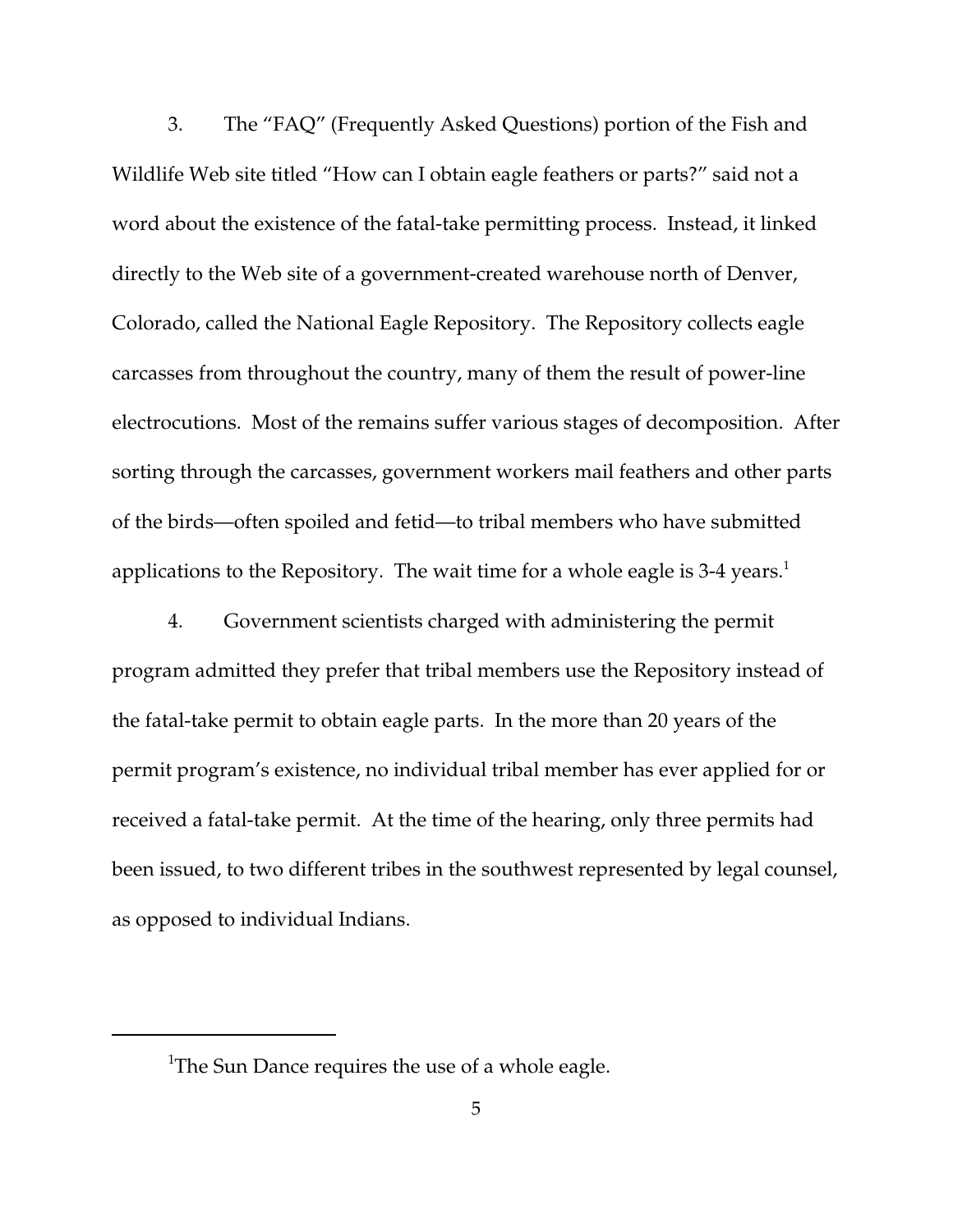#### **THE DISTRICT COURT'S FINDINGS**

Judge Downes made a series of findings characterizing the unsatisfactory functioning of the permit program and describing the motivation of the government actors responsible for operating the program. He called the process "biased and protracted." He labeled the government's attitude toward the religious needs of the Northern Arapaho as "callous indifference." He described the "futility [of] the application process," as well as what he termed the government's "policy of discouraging requests for eagle take permits." And finally he found that the government "has no intention of accommodating the religious beliefs of Native Americans except on its own terms and in its own time."

On the strength of these findings, the Judge accepted Friday's RFRA defense, holding that "the present application of the permitting process is not the least restrictive means" of advancing what the court accepted as the government's compelling interest in protecting eagles. He dismissed Friday's prosecution. The government appealed.

### **THE PANEL'S DECISION**

The panel acknowledged that "[i]n the ordinary case, it is possible that [the district court's] conclusions would be characterized as factual," and therefore would be reviewed "only for clear error." *United States v. Friday*, 525 F.3d at 949.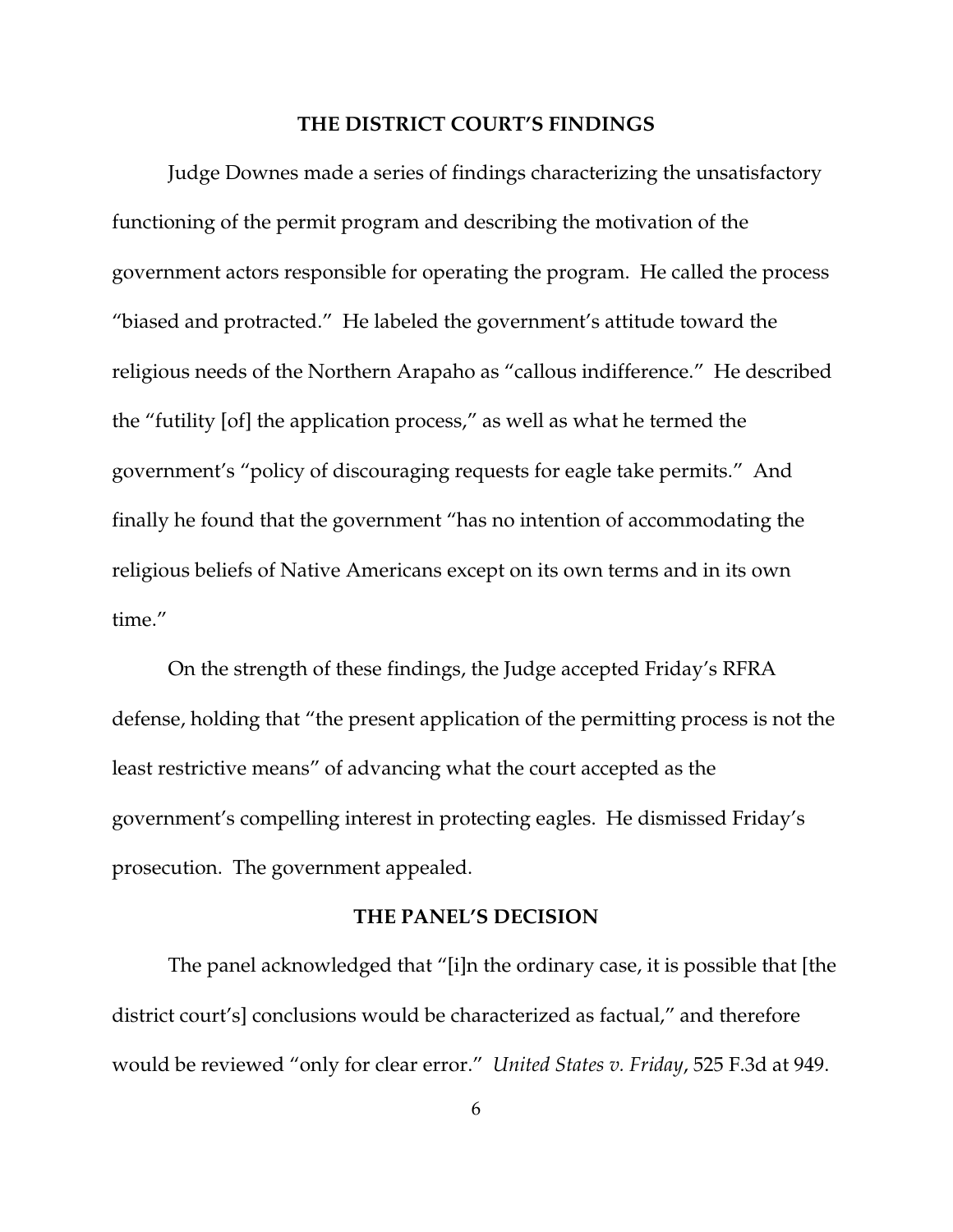Under such an appellee-friendly standard, the case almost certainly would have come out differently. But this was no ordinary case, said the panel.

"[A]ssessments of this sort are better seen as constitutional facts, subject to our 'independent examination.'" *Id.* As support, the panel invoked the doctrine announced in *Bose Corp. v. Consumers Union of U.S., Inc.,* 466 U.S. 485, 491, 501-02 (1984), in which the Supreme Court held that the First Amendment altered the ordinary rules of deference to fact finders, displacing deferential with aggressive review. (Despite initial and supplemental briefing, the government never raised *Bose* on appeal, and the issue was not discussed at oral argument.)

In *Bose*, the district court found that the author of a harsh consumer review acted with "actual malice" and thus was liable for damages under *New York Times Co. v. Sullivan*. The Supreme Court ruled that because the lower court's finding implicated a "First Amendment question [ ] of constitutional fact," the appellate court should engage in independent review. *Bose*, 466 U.S. at 508 n.27.

The panel's application of *Bose* entailed two analytic steps. First, the panel extracted the constitutional facts doctrine from the First Amendment and applied it to a statutory defense in a criminal prosecution. This it accomplished by deciding that "[t]he *Bose* rule [ ] logically extends to appellate review under RFRA," citing cases in which courts have applied the doctrine outside the law of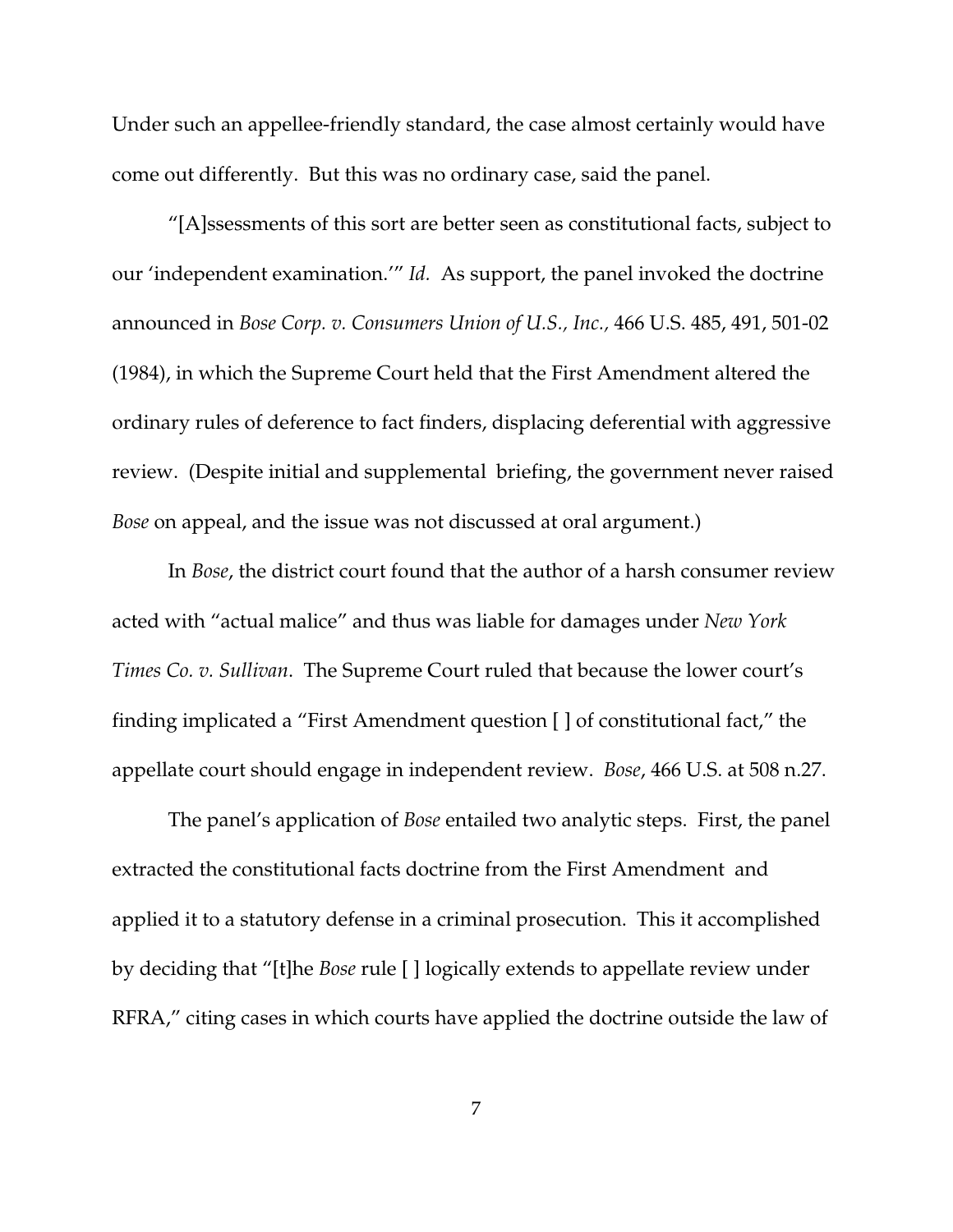defamation. *United States v. Friday*, 525 F.3d at 950. The panel justified this statutory extension on the ground that RFRA "asks courts to draw on constitutional doctrines developed under the Free Exercise Clause." *Id.*

The next step represented what the panel called "one more complication," observing that the factual findings in favor of Friday were protective, not restrictive, of the underlying constitutional right. "[T]he *Bose* opinion," said the panel, "does not make clear whether its more searching review—whose purpose was to avoid 'a forbidden intrusion' on First Amendment rights [citing *Bose*]—applies symmetrically to district court findings that favor as well as disfavor the First Amendment claimant." *Id.* Although the panel acknowledged a circuit split on whether *Bose* is a two-way street, it nevertheless felt itself bound by two earlier decisions by this court. *See id.* (citing *Revo v. Discipl. Bd. of Supreme Court*, 106 F.3d 929, 932 (10th Cir. 1997), and *Hardin v. Santa Fe Rptr., Inc.,* 745 F.2d 1323, 1326 (10th Cir. 1984)). The panel conceded, however, that neither *Revo* nor *Hardin* "explained why[] this Circuit has applied *Bose* even when First Amendment claims prevailed below, and thus taken the side of symmetry." *United States v. Friday*, 525 F.3d at 950. 2

 $2$ It is possible that the panel misperceived the extent to which it was bound by earlier decisions of this court to apply *Bose* symmetrically. Although *Hardin* and *Revo* gave independent review to the district court's findings, they each resulted in affirmances, not reversals. We cannot say, then, that their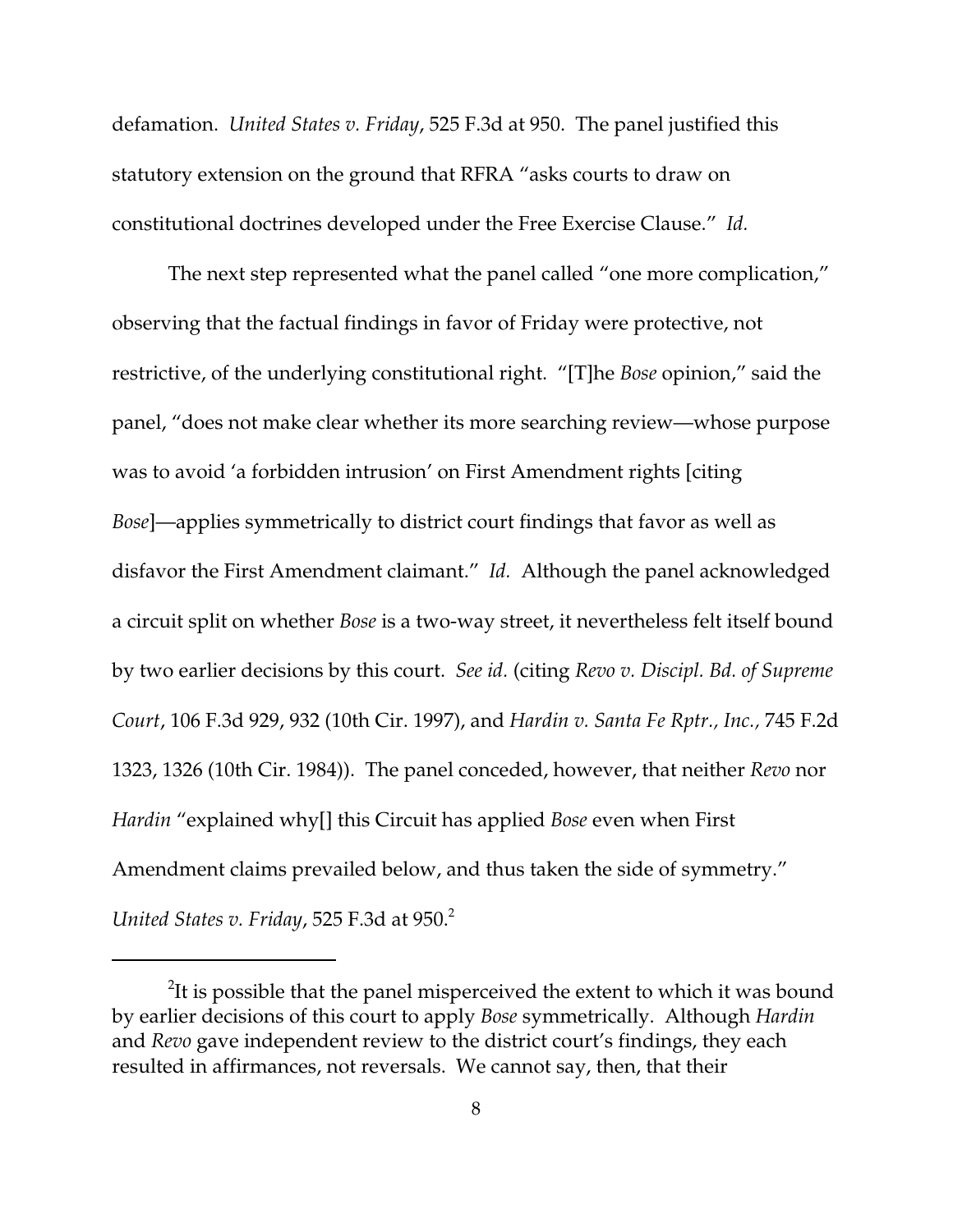#### **REASONS FOR GRANTING REHEARING**

#### 1. The panel's decision widened an existing circuit split.

Even if it is true, as the panel asserted, that *Bose* did not "make clear" whether its rule governs regardless of the nature of the findings below (be they in favor of First Amendment claimants or against them), one thing is beyond quarrel. The purpose of the rule is to ensure that First Amendment rights are protected. *Bose* drives home this point repeatedly.

The constitutional facts doctrine, said the *Bose* Court, stems from an "obligation to make an independent examination of the whole record in order to make sure that the judgment [of the district court] does not constitute a forbidden intrusion on the field of free expression." *Bose,* 466 U.S. at 499 (internal quotation marks omitted). The rule is needed "in cases involving *restrictions* on the freedom of speech protected by the First Amendment," *id*. at 503 (emphasis added), and is designed "to eliminate the danger that *decisions by triers of fact may inhibit the expression of protected ideas*," *id.* at 505 (emphasis added).

In this case, by requiring appellate judges to engage in aggressive fact finding where the First Amendment claimant prevailed below, the panel further

<sup>&</sup>quot;[un]explained" use of *Bose* was essential to their outcomes, for both would have affirmed equally under either independent review or the clearly-erroneous standard. It follows that their symmetric application of *Bose* may be dicta. Should the panel accept this observation as an invitation to reconsider its decision under Rule 40, Friday of course does not object.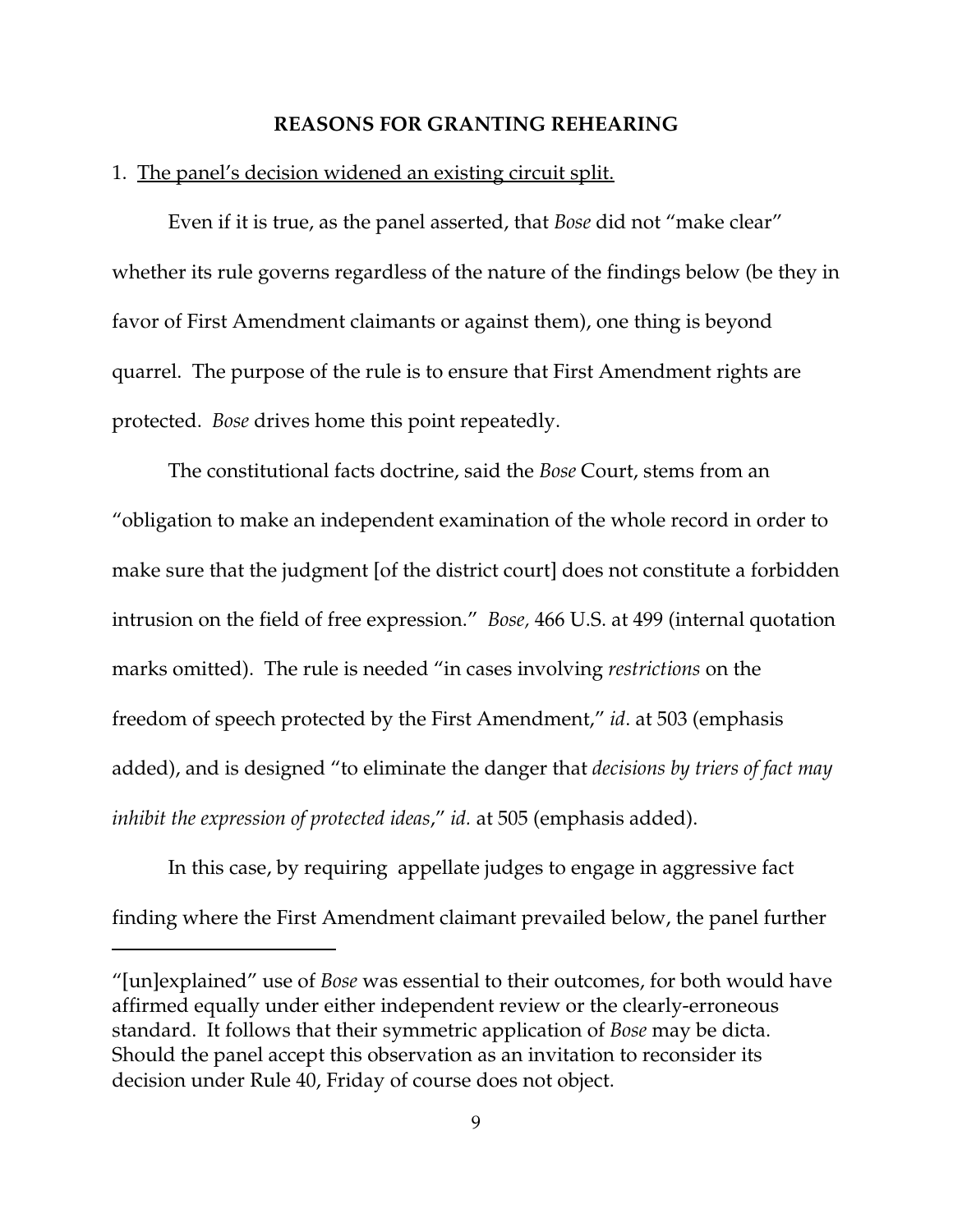upset the institutional role of the appellate court. It also defied the basic point of the *Bose* doctrine, "which is about appealing censorship, not enabling appellate censorship." Steven Alan Childress, "Constitutional Fact and Process: A First Amendment Model of Censorial Discretion," 70 Tul. L. Rev. 1229, 1322 (1996).

"The rule thus reflects a special solicitude for claims that the protections afforded by the First Amendment have been unduly abridged," said the Seventh Circuit in refusing to apply the constitutional facts doctrine symmetrically*. Parenthood Ass'n./Chicago Area v. Chicago Transit Auth.*, 767 F.2d 1225, 1229

(7th Cir. 1985). The doctrine "has never been thought to afford special protection for the government's claim that it has been wrongly prevented from restricting speech." *Id.* Two other circuits agree, the Fourth and the Ninth. *See Multimedia Publishing Co. v. Greenville-Spartanburg Airport Dist*., 991 F.2d 154, 160 (4th Cir. 1993)*; Daily Herald Co. v. Munro*, 838 F.2d 380, 383 (9th Cir. 1988).

Rather than apply *Bose* symmetrically, as the panel did here, these courts use different standards for reviewing First Amendment facts depending on the nature of the claim:

> When a district court holds a restriction on speech constitutional, we conduct an independent, de novo examination of the facts. When the government challenges the district court's holding that the government has unconstitutionally restricted speech, on the other hand, we review the district court findings of fact for clear error.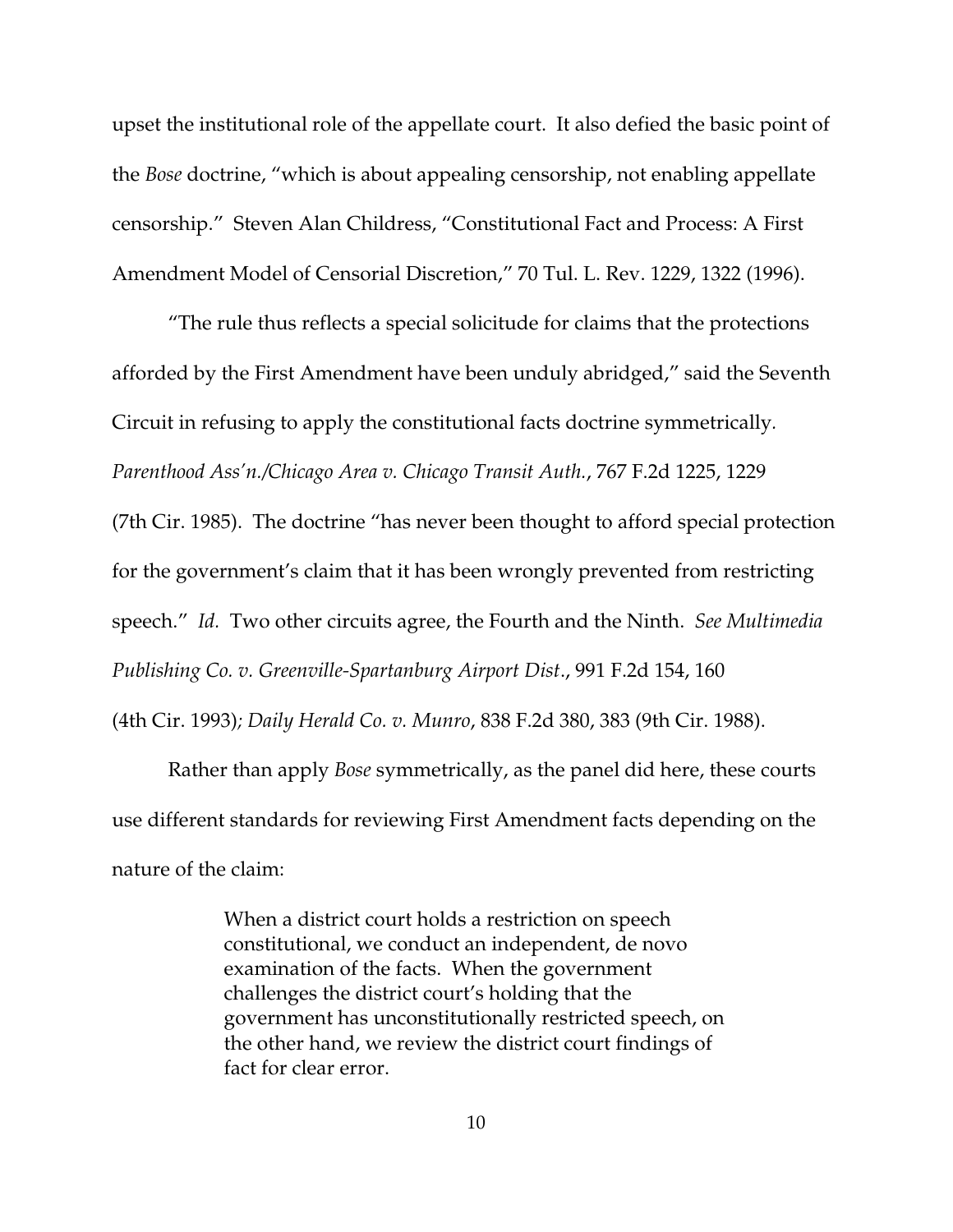*Daily Herald v. Munro*, 838 F.2d at 383. These courts spurn the paradox of applying a pro-speech case like *Bose* in a manner that protects the government in its effort to stifle speech. These courts understand that government power is much more a threat to the individual than vice versa. And so the doctrine these courts pronounce is a hedge against the enormous power government can deploy, and has deployed in the past, to stifle dissent and restrict human freedoms. This lesson is particularly apt here, in view of the historical record surrounding the government's effort to suppress the Sun Dance. *See United States v. Friday*, 525 F.3d at 942.

To be sure, these courts do not speak for all the federal circuits. In addition to the panel here, three other circuits see *Bose* as a two-way street, stressing that the constitutional facts doctrine aims at developing and refining constitutional rules. *See Sullivan v. City of* Augusta, 511 F.3d 16, 25 n.1 (1st Cir. 2007); *Don's Porta Signs, Inc. v. City of Clearwater*, 829 F.2d 1051, 1053-54 n.9 (11th Cir. 1987); *Bartimo v. Horsemen's Benevolent & Protective Ass'n*, 771 F.2d 894, 897 (5th Cir. 1985). These courts apply the doctrine even though the free-speech claimant prevailed below.

The matter has similarly divided the state courts. *Compare Lewis v. Colorado Rockies Baseball Club, Ltd.*, 941 P.2d 266, 271 (Colo. 1997) ("de novo review is appropriate . . to determining whether speech on government property can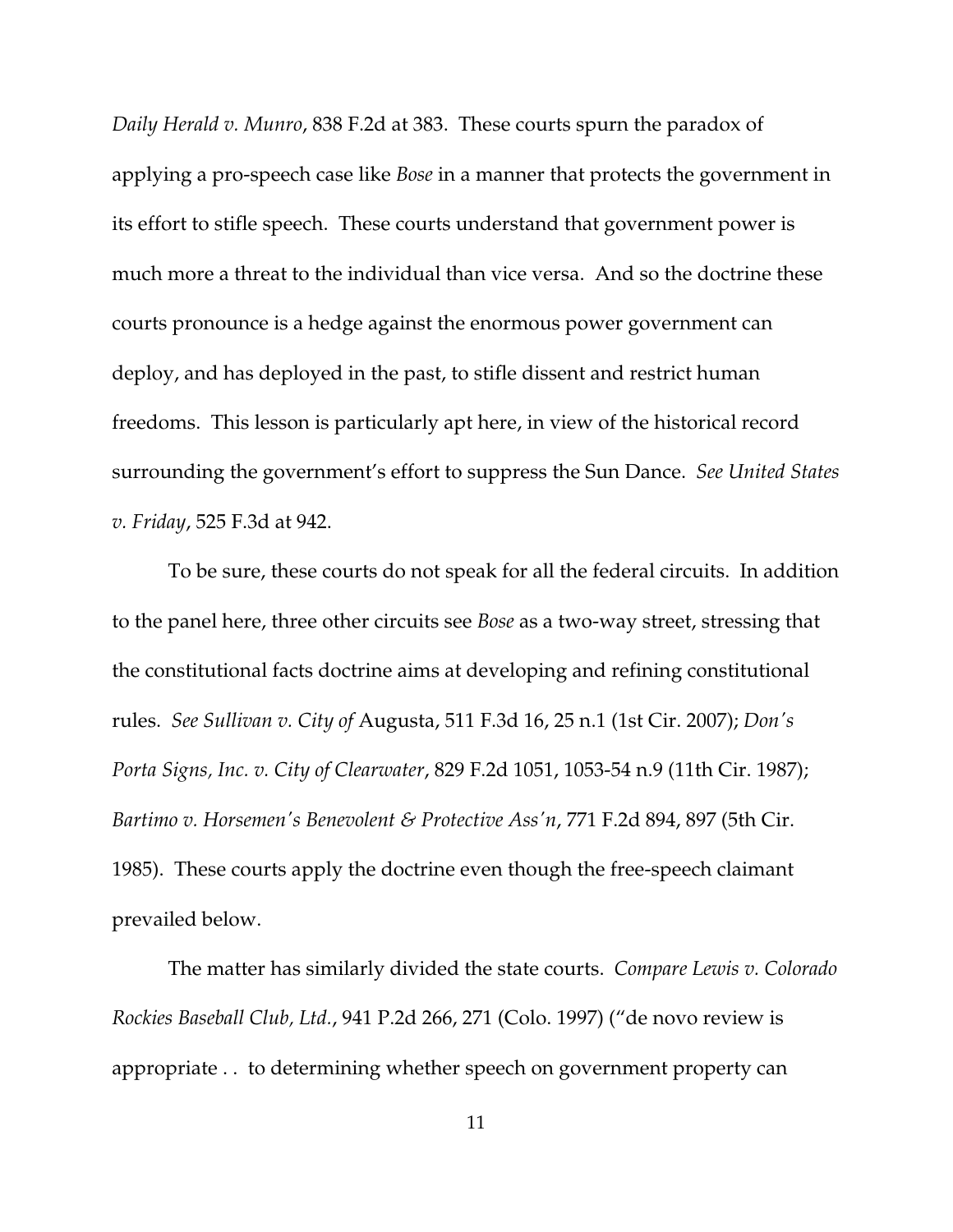constitutionally be regulated."), *with Brown v. K.N.D. Corp*., 529 A.2d 1292, 1295 (Conn. 1987) ("We fail to see how allowing an appellate court to conduct an independent review and to draw its own inferences from the facts and to find liability, where the trial court has found that none exists, advances the cause of freedom of expression.").

And it has pitted academic commentators against one another, too. *Compare* Steven Alan Childress, *above*, 70 Tul. L. Rev. at 1322 (1996) ("The only justification for the two-way street is a wholly formal thinking that makes equal process apply regardless of the speaker."), *and* Lee Levine, "Judge and Jury in the Law of Defamation: Putting the Horse Behind the Cart," 35 Am. U.L.Rev. 3, 76 (1985) ("If  $\dots$  a jury finds that a plaintiff has not proven actual malice with convincing clarity, the court should have no authority, under the guise of independent review, to dislodge the jury's verdict."), *with* Eugene Volokh & Brett McDonnell, "Freedom of Speech and Independent Judgment Review in Copyright Cases," 107 Yale L.J. 2431, 2442 (1998) ("[I]ndependent judgment review of the idea-expression decision is valuable even when the defendant won at trial: Whoever won, independent review should produce more refinement of the legal standard, something *Bose* says is constitutionally valuable.").

The *Bose* Court viewed its rule as critical to "the majestic protection of the First Amendment." *Bose*, 466 U.S. at 504. And though the Court recently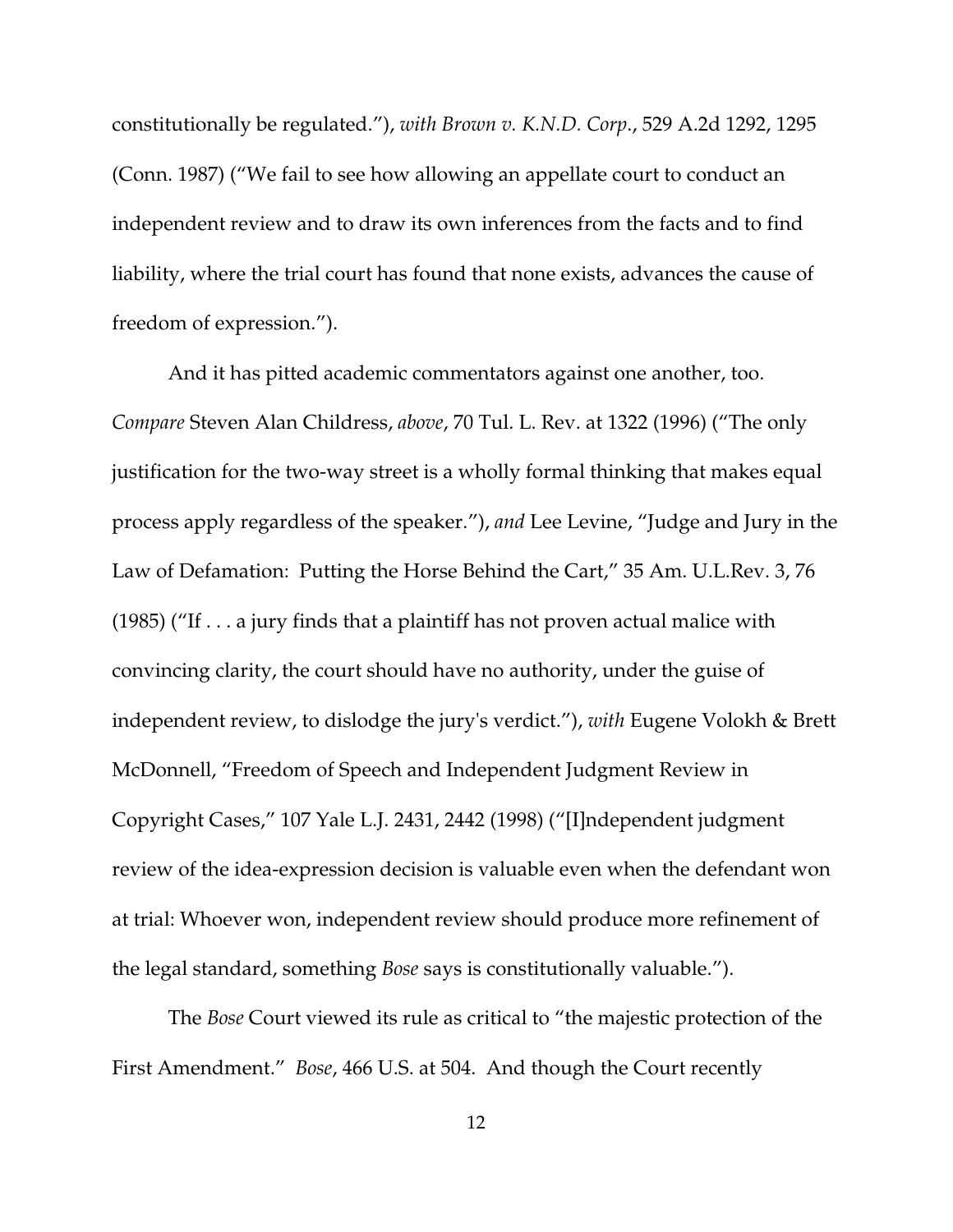declared that "the First Amendment requires us to err on the side of protecting political speech rather than suppressing it," *FEC v. Wisc. Right to Life, Inc.*, 127 S.Ct. 2652, 2659 (2007), it has never adequately answered a question that has vexed lower courts and commentators since *Bose*: Does the rule apply even if the district court's findings are protective of the First Amendment? Never briefed or discussed before the panel, it is a question this circuit should address *en banc*.

#### 2. RFRA is particularly ill-suited to the symmetric application of *Bose*.

Beyond the question "how should *Bose* be applied?" lies the question "whether it should have been applied in the first instance?" The panel cited authority for the proposition that the constitutional facts doctrine, despite its origins in the Free Speech Clause, was sometimes applied in cases arising under the Establishment Clause of the First Amendment. "We see no reason for free exercise to be left behind," concluded the panel. *United States v. Friday*, 525 F.3d at 950.

It is a fair point. But it masks something important. The panel did not symmetrically apply *Bose* to a Free Exercise defense. It symmetrically applied *Bose* to a statutory defense. And thus it is problematic to claim, as the panel did, that RFRA "draw[s] on constitutional doctrines developed under the Free Exercise Clause." *Id.* For RFRA draws not so much on *constitutional* doctrine as it does *congressional* doctrine.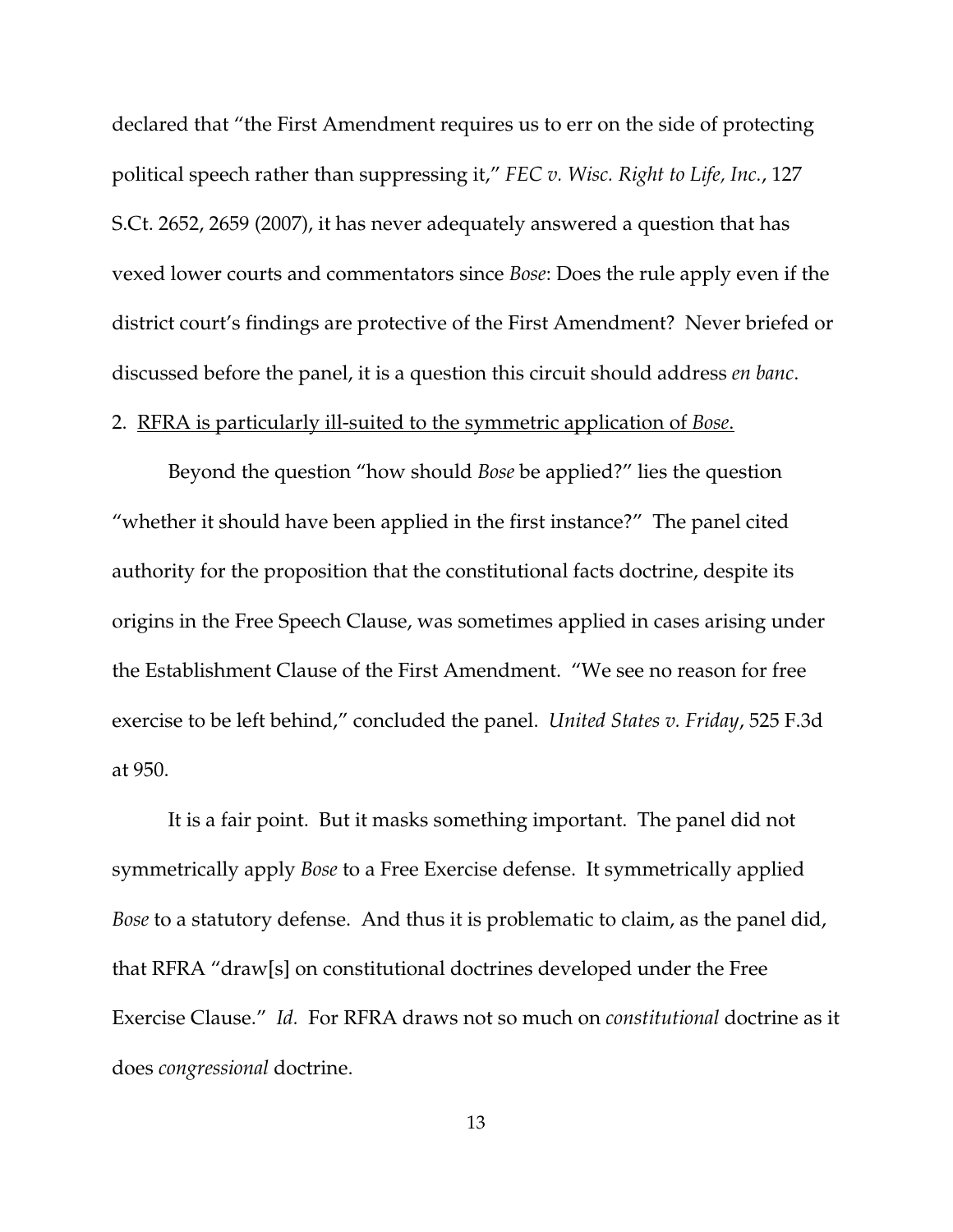In 1990, the Supreme Court held that the First Amendment is not implicated where a neutral law of general application burdens religion. *Employment Div. v. Smith*, 494 U.S. 872 (1990). The case set off a bipartisan uproar in Congress, which responded by enacting RFRA with overwhelming majorities in both houses. The statute's express intent was to undo *Smith* and restore the strict-scrutiny test to laws that, while neutral and generally applicable, nevertheless substantially burdened the practice of religion. Strict scrutiny was a test the Supreme Court had inconsistently applied in the past, and RFRA directed lower courts to apply it in all cases covered by the statue. 42 U.S.C. § 2000bb(b).

The point is not that RFRA and the First Amendment are incommensurables. They are no doubt linked. But it is important to bear in mind that RFRA exists precisely because the Constitution does not protect a broad range of conduct considered to be religiously motivated, conduct Congress intended to protect. The point is only that RFRA is not the Constitution. It is something different, something broader.<sup>3</sup>

Perhaps this difference matters little for purposes of the constitutional facts doctrine. But it is a decision that should be made by the full court, with the benefit of briefing, and only after the court considers what the panel overlooked:

<sup>&</sup>lt;sup>3</sup>RFRA does not even apply to the states, in sharp contrast to the First Amendment. *See City of Boerne v. Flores*, 521 U.S. 507 (1997).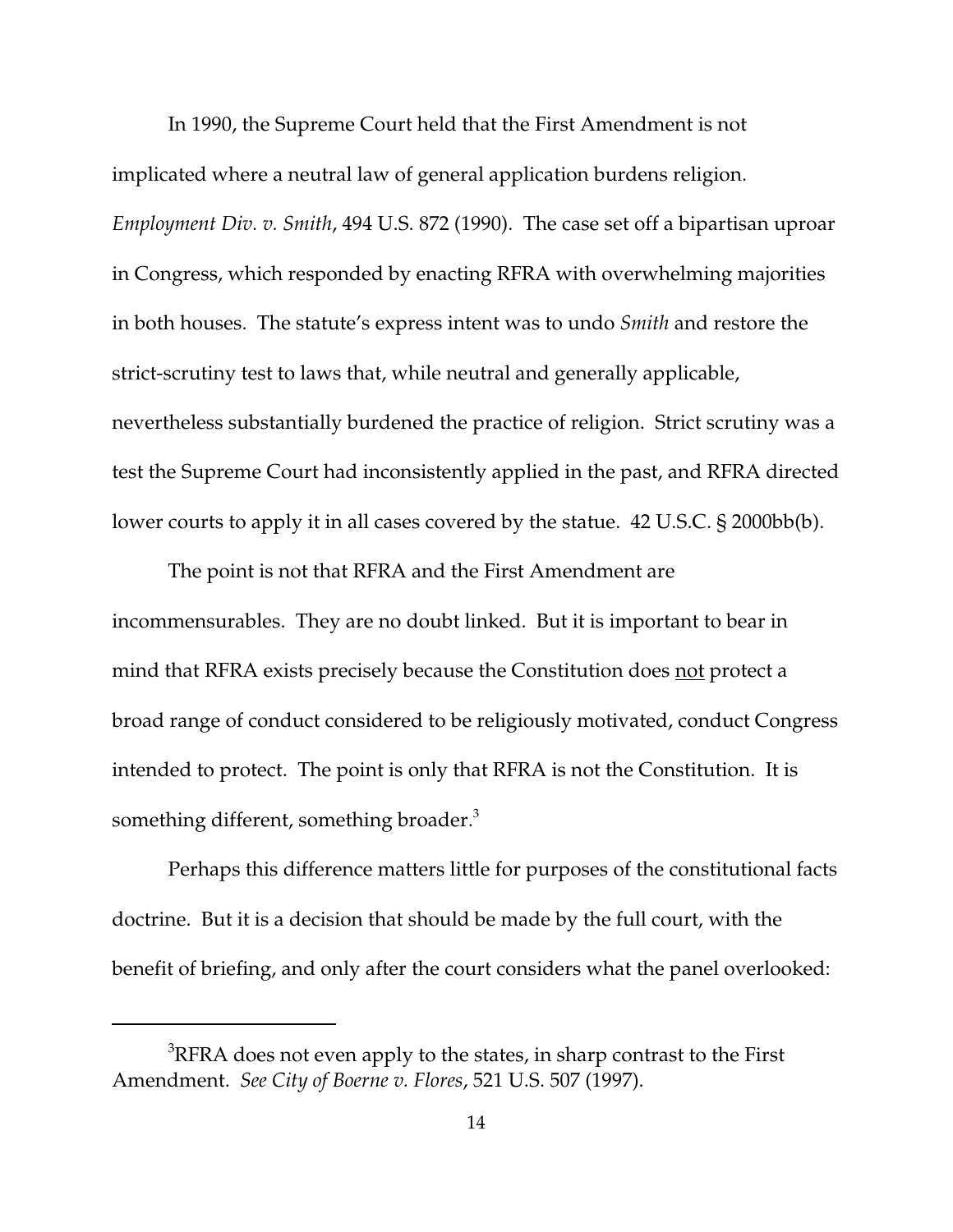the clear legislative intent behind RFRA, to make the statute more protective of free exercise than the Constitution. For even if the Constitution requires the symmetric application of the *Bose* rule, there is every reason to believe Congress intended the exact opposite result with respect to RFRA.

The full court should also grapple with the consequences of applying *Bose* symmetrically not just in RFRA cases but in all cases arising under statutes or rules "revolving in constitutional law orbits." *See* Ira C. Lupu, "Statutes Revolving in Constitutional Law Orbits, 79 Va. L. Rev. 1, 14 -15 (1993). Like RFRA, statutes such as 42 U.S.C. § 1985(3) and the Equal Access Act, as well as many agency decisions, both regulatory and adjudicative, are formulated in terms closely derived from the Constitution and its doctrines, including First-Amendment doctrines. Without well-defined limits imposed by the full court, appellate judges in this circuit stand poised to usher in a new era of aggressive fact-finding on appeal.

It is a step that should not be taken lightly.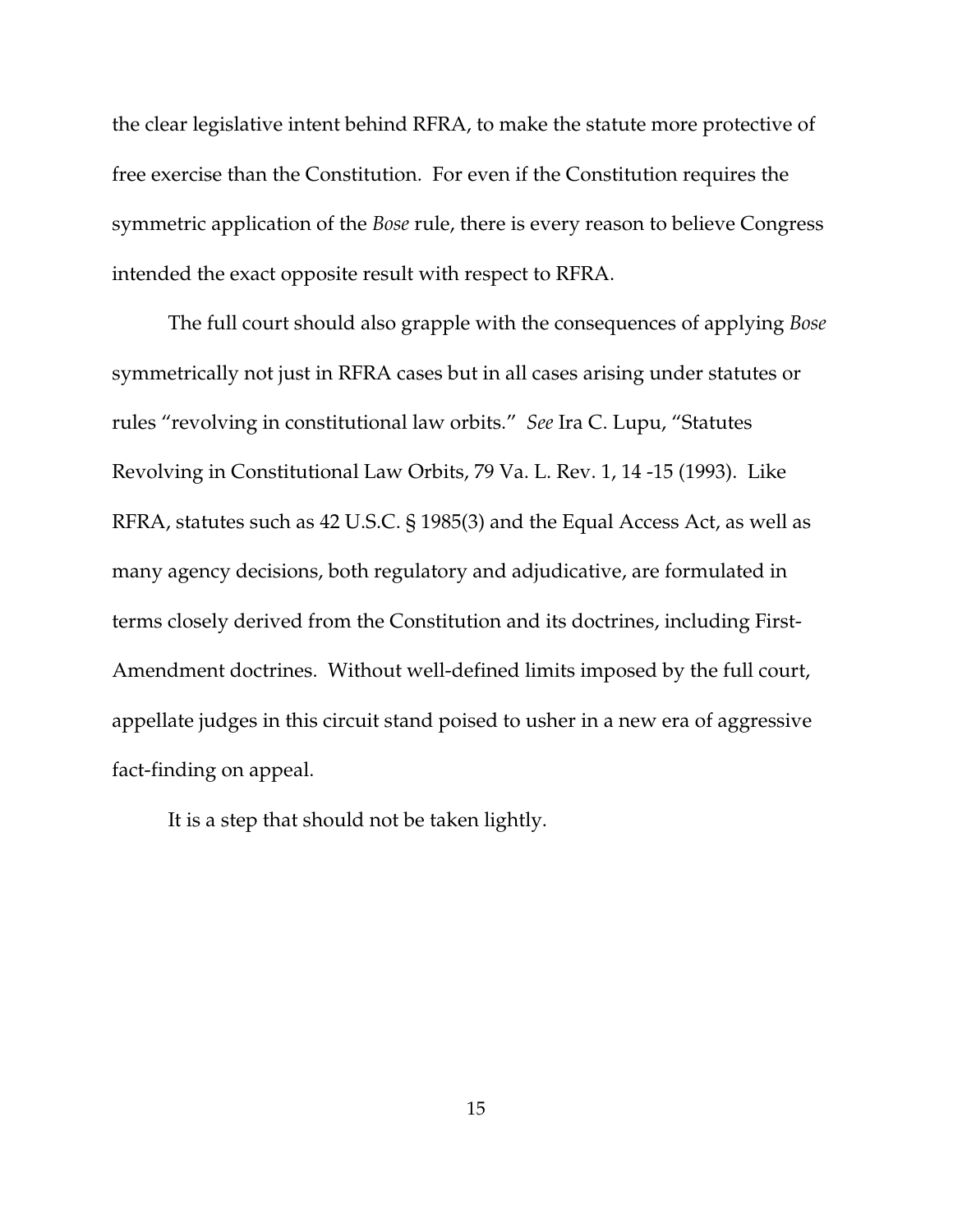Respectfully submitted,

Raymond P. Moore FEDERAL PUBLIC DEFENDER

s/ John T. Carlson Assistant Federal Public Defender (Digital) JOHN T. CARLSON 633 - 17 th Street, Suite 1000 Denver, Colorado 80202 (303) 294-7002 Email Address:COX\_10ECF@fd.org John\_Carlson@fd.org

# **CERTIFICATE OF DIGITAL SUBMISSION**

I hereby certify that with respect to the foregoing **PETITION FOR REHEARING** *EN BANC* :

(1) all required privacy redactions have been made and, with the exception of those redactions, every document submitted in Digital Form or scanned PDF format is an exact copy of the written document filed with the Clerk, and;

(2) the digital submissions have been scanned for viruses with the most recent version of a commercial virus scanning program Symantec AntiVirus Corporate Edition version 10.1.6.6000, Virus Definition File Dated: 06/17/2008 rev. 17, and, according to the program, are free of viruses.

> s/ John T. Carlson JOHN T. CARLSON Assistant Federal Public Defender